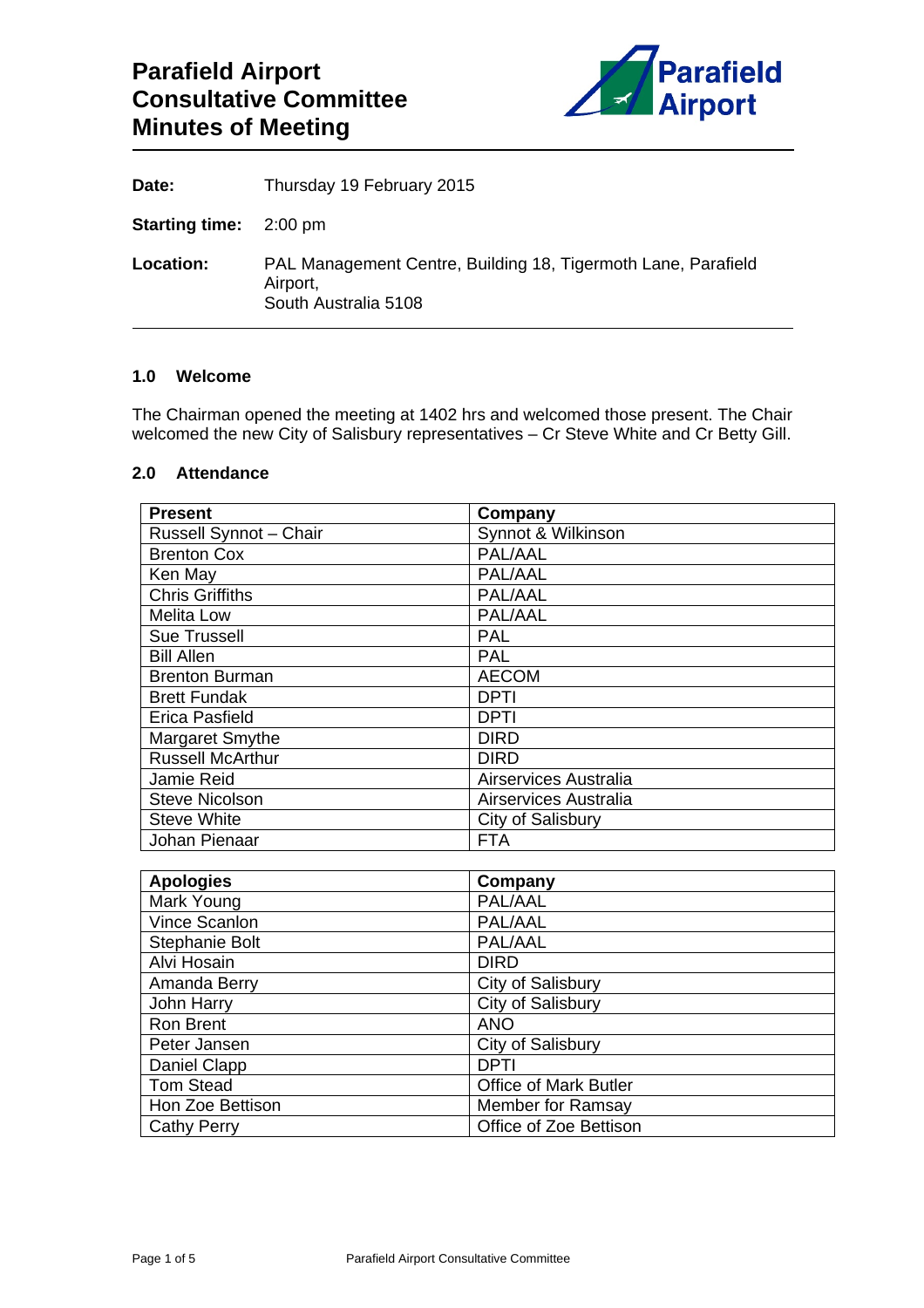### **3.0 MINUTES OF PREVIOUS MEETING – 20 NOVEMBER 2014**

Moved Steve Nicolson – and Seconded Chris Griffiths –- that the notes of the 20 November 2014 meeting be adopted – Carried.

### **4.0 CORRESPONDENCE**

#### **4.1 Correspondence In:**

Apologies **Reports** Email from ANO –nothing to report to committee Letter from City of Salisbury regarding representative appointed

#### **4.2 Correspondence Out:**

Reports, Previous Minutes and Agenda

### **5.0 ACTION ITEMS**

# **5.1 Progress of Airport Referral Review – From DPTI**

Please refer item 6.4.

### **5.2 Public Safety Zones from the Commonwealth – ongoing item**

A meeting will be held on Friday (27 February 2015) with National Airports Safeguarding Advisory Group which will be looking at the next steps for NASAG and wildlife hazards. A proposal has been circulated to the Advisory Group with advice and guidance from Queensland and will be able to report more in the May Committee meeting.

### **5.3 Airservices – Temporary Noise Monitoring (results provided during 2015)**  Please refer item 5.4.

### **5.4 Airservices to follow up if Noise Monitoring monitors can be arranged for 2015 instead of 2016**

Airservices have reviewed their schedule and the noise monitors can be arranged for October 2015. The schedule can always change but the date at the moment is 19 October 2015 for 4 months (ending 1<sup>st</sup> week in Feb). Airservices will continue to update the committee.

#### **5.5 Airservices to demonstrate enhancements of Webtrak to Committee**  Please refer item 9.1.

### **6.0 AIRPORT UPDATE**

**6.1 Parafield Airport Limited Report –** tabled with the following noted: Flight training has reduced in recent years with the increased use of simulators; the schools are still predicting growth in activity for 2015. The 2015 Youth Flying Scholarship is nearly finalised but waiting for testing results. The Airport Emergency Plan had activation on 24 December in response to an incident involving a helicopter, minor injury was sustained.

**6.2 Property and Development and Land Use Report –** tabled with the following noted: The Masters Store in the Commercial Estate Precinct - final approval is with DPTI who are considering the intersections works at Kester Road. Following DAC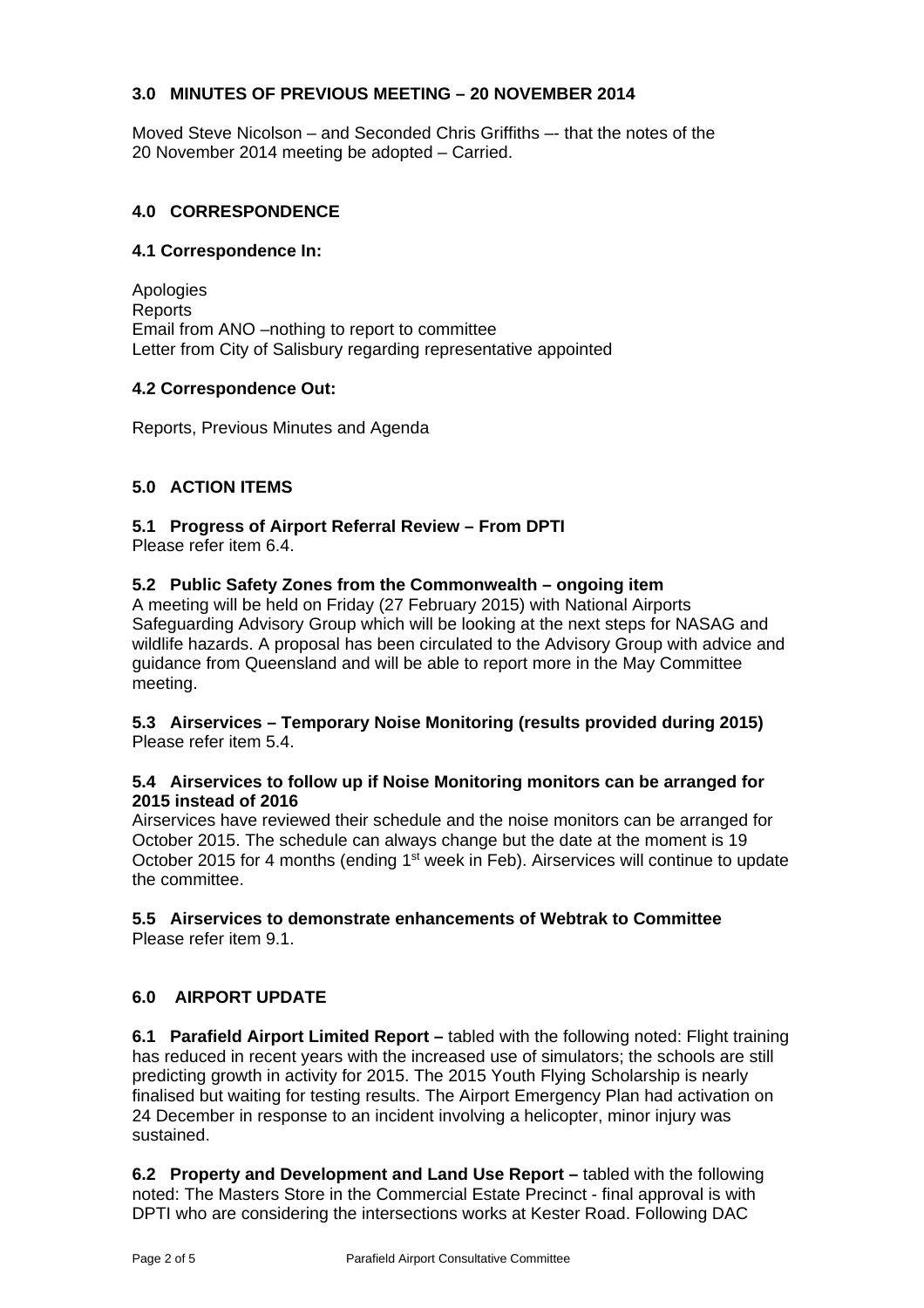approval the significant trees have been retained or removed. The final sign off on drainage works is with City of Salisbury. The lease for the Park and Ride at Kings Precinct is completed waiting on confirmation on timing and further advice from the Minister.

**6.3 Environment Report –** tabled with the following noted: The bird strike rate is higher than the previous spring but still below the 5-year average. Lasers have been sourced and will offer Airside Safety Officers another technique of bird management. A complaint was received regarding Ground Running noise which has been referred to the Technical Working Group which will report back at the next meeting.

**6.4 Planning Co-ordination Forum Report –** tabled with the following noted: Daniel Clapp from DPTI (Planning) advised the Planning Forum that the Minister for Planning has agreed to a staged approach to the implementation of the NASF package. The first stage is an update of the *Development Regulations* Schedule 8 referral requirements and an associated amendment to mapping in affected Development Plans. This would be undertaken through a section 29 *Development Act*  minor mapping amendment. The procedure for using a crane to install a fiberglass pool was queried. The OLS procedure would activate with temporary penetration.

This approach will reduce the requirement for referral of 'minor development' to the Commonwealth.

Subsequent components of the SA Government NASF package will include:

- New Guide Planning around Airports
- Updates to the SA Planning Policy Library 'Buildings Near Airfields' module
- Noise changes to the National Construction Code as a technical requirement

Orima Research is conducting a review of Airport Consultative Arrangements on behalf of the Commonwealth. Members will were ask to consent to provide their email addresses to Orima to enable participation in a survey.

*Salisbury South Mixed Use (Bulky Goods, Entertainment & Leisure) DPA*. The DPA had been authorised by the Planning Minister.

*Mawson Lakes DPA*. The Mawson Lakes DPA has been released for Agency and Public Consultation – consultation closes 20 March 2015

**6.5 Technical Working Group (PATWG) –** tabled with no items required to be noted. Circuits have been full and movements have picked up the last few months especially helicopter activity. The tower hours are changing with daylight savings. Chris Griffiths to follow up with City of Salisbury regarding tower hours.

### **7.0 COMMUNITY AND AIRPORT AGENCY UPDATE**

## **7.1 Federal Department of Infrastructure and Transport Report –**

No items required to be noted.

**7.2 State Department of Planning, Transport and Infrastructure Report –** tabled with no items required to be noted.

### **7.3 Airservices Australia Report –** The following was noted:

Quarter 4, 2014 Adelaide Noise Information Report has now been published at http://www.airservicesaustralia.com/publications/noise-reports/noise-reports/.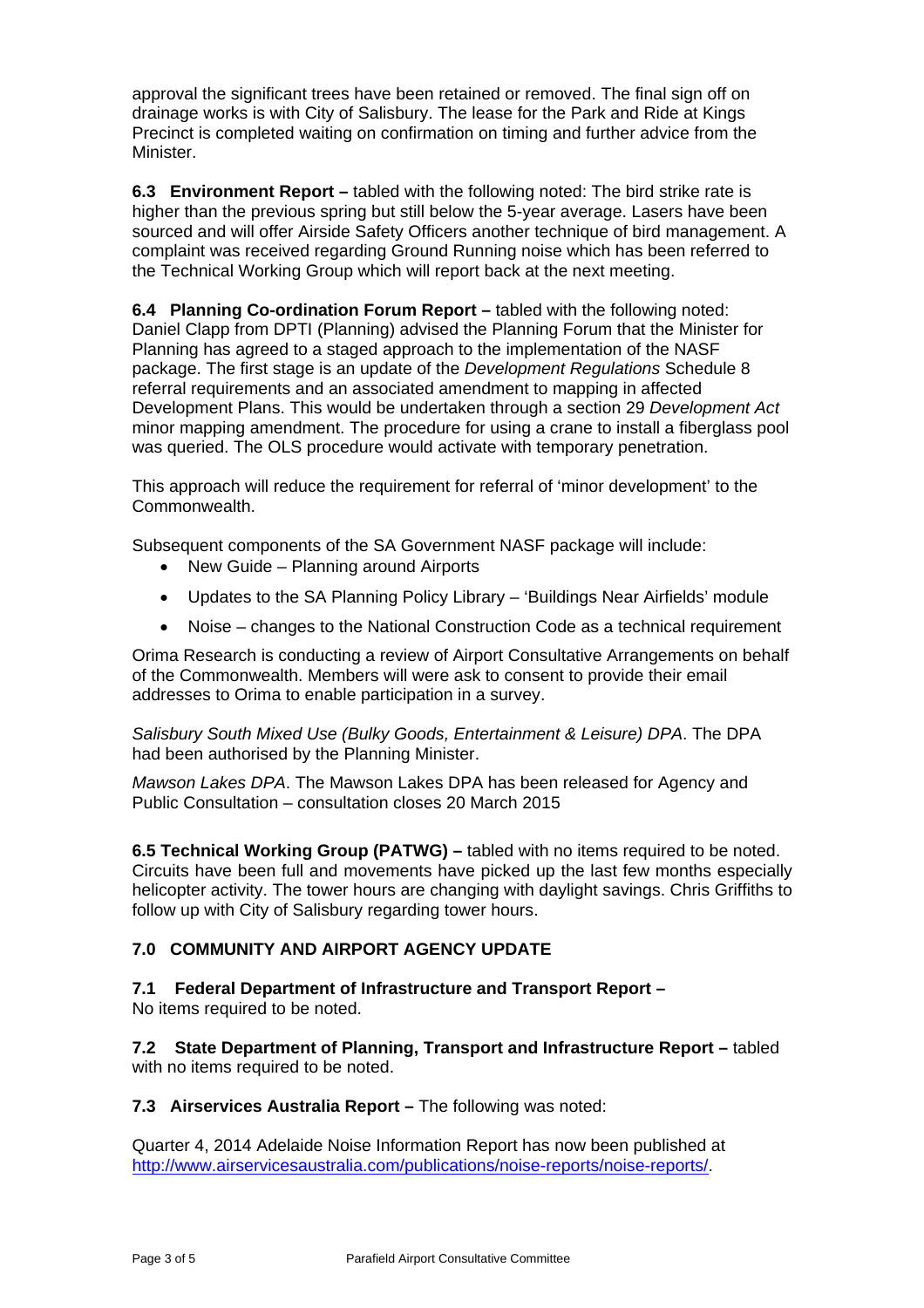The movements were up for the quarter (Oct-Dec) which relates to warmer weather. Aircraft movements were up 5,000 since the previous quarter of which circuits were around 60% and slightly above the 3-year average. Complainant data showed a slight increase with over 10 complainants in Salisbury Downs which also relates to the warmer weather as people have windows open, are outside more and at home more during the holiday period.

### **7.4 Aircraft Noise Ombudsman Report –** Nothing to report to committee.

**7.5 Flight Training Adelaide Report –** FTA attended the Strategic Council for Aviation with the Deputy Prime Minister. The Federal Government are focused on aviation growth, particularly at larger airports. The introduction of Part 61 was raised which is the new rules set from CASA. Part 61 regards the licensing requirements, and allows more flexibility and is aligned with New Zealand and other Australian Airports.

### **7.6 Uni SA Aviation Academy Report –** No report submitted

**7.7 City of Salisbury –** tabled with the following noted: The Planning application for an 8-storey development on the corner of Main Street and Elder Smith Road, Mawson Lakes has been approved by the council and a committee member asked if a referral has been sent to the Commonwealth Department. The Commonwealth to enquire and report at the next meeting.

### **7.8 City of Tea Tree Gully –** No report submitted

### **8.0 OTHER / NEW BUISNESS**

**8.1 Airservices – Temporary Noise Monitoring** 

Please refer 5.3.

## **9.0 PRESENTATIONS**

### **9.1 Webtrak demonstration**

Webtrak was noted as a public tool which is available on the Airservices website for capital cities. The roll out of Webtrak for GA/ Regional airports will occur in the future. Webtrak now also provides an overview of where aircraft typically fly, providing an understanding of operations and patterns over time. Webtrak was noted as a useful tool for people moving into new suburbs, new housing developments. Military and police operations are not captured by Webtrack and there is a 40 minute delay in visuals. Webtrak allows users to review and breakdown:

- A specific address
- Date
- Time of day week day or weekend
- Operator
- Altitude
- Aircraft type
- Airport
- See noise monitors on map
- View historical data (3 years of data) broken into months/ quarters/ years
- $\bullet$  Tack the flight where its heading
- Operations / arrival & departures / training

Noise complaints can be made directly to ASA through Webtrak. Further enhancements will include runway use and more detailed information on noise monitors. ASA are looking to increase the awareness of the existence of the tool to Real Estate Agents.